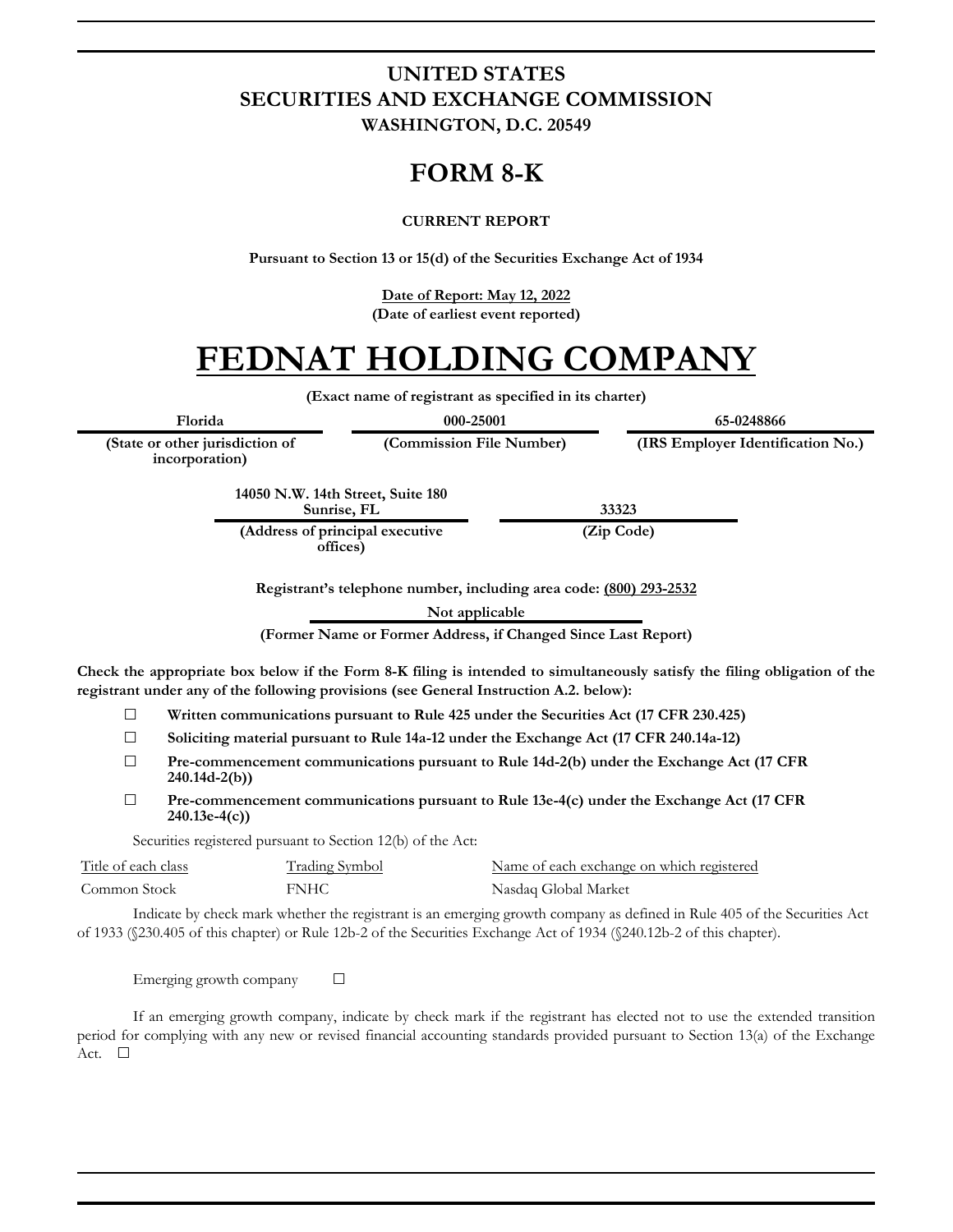#### **Item 3.01. Notice of Delisting or Failure to Satisfy a Continued Listing Rule or Standard; Transfer of Listing**

FedNat Holding Company (the "Company") is reporting that, as a result of the delay in filing the Company's Form 10-Q for the quarter ended March 31, 2022, it received from Nasdaq on May 17, 2022 notice of the Company's non-compliance with Nasdaq Listing Rule  $5250(c)(1)$ . The Company has a period of 60 days from the notice date to submit a plan to regain compliance with the Nasdaq Listing Rules. The Company has advised Nasdaq that it anticipates filing the Form 10-Q within such 60-day period.

#### **Item 5.02. Departure of Directors or Certain Officers; Election of Directors; Appointment of Certain Officers; Compensatory Arrangements of Certain Officers**

(a) On May 12, 2022, FedNat Holding Company (the "Company") received the resignation of Ronald A. Jordan, the Company's Chief Financial Officer. Mr. Jordan's resignation is effective June 10, 2022.

(b) On May 13, 2022, the Company's Board of Directors appointed Erick A. Fernandez, the Company's Chief Accounting Officer, to serve as interim Chief Financial Officer effective June 10, 2022. Mr. Fernandez, age 43, has served as the Company's Chief Accounting Officer since April 2017, before which he served as the Company's interim Chief Financial Officer from June 2016 to April 2017.

#### **Item 9.01. Financial Statements and Exhibits.**

- (d) Exhibits.
- 104 Cover Page Interactive File (the cover page tags are embedded within the Inline XBRL document).